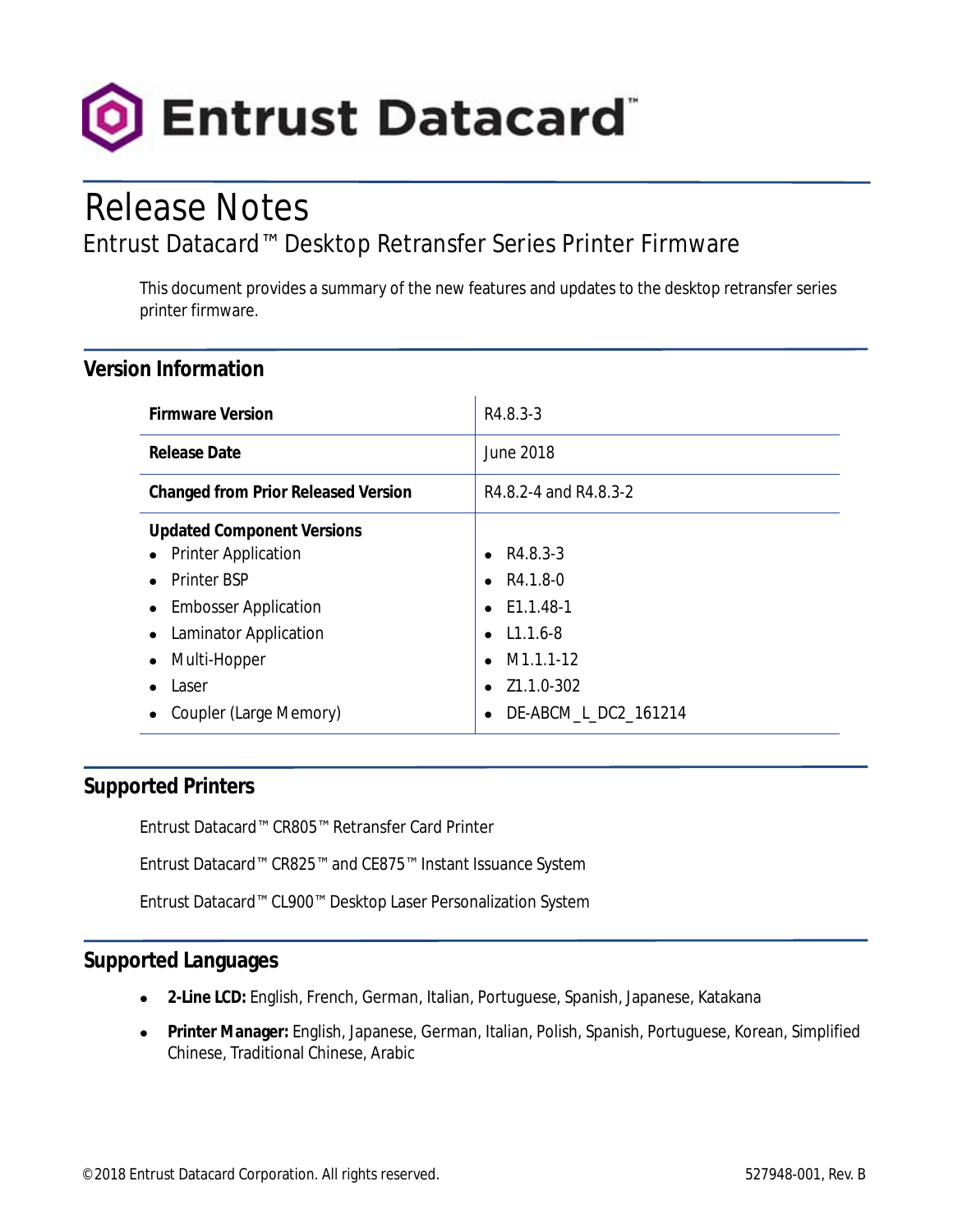#### **New Features**

The following new features were added:

 **Dust mitigation.** Allows you to specify whether to rewind the ink ribbon and retransfer film to protect them from dust. If the ribbon and retransfer film are left exposed, a static charge on the supplies attracts dust from the air and can cause image quality defects. The supplies unwind again when the next card is sent to the printer. **Note:** Using this feature may lower the ribbon yield.

To use the dust rewind option, set the following Printer Manager setting:

- Setting name: **TimeoutRewindSupply**
	- Access Level: **WebAdmin**
	- Printer Manager location: **Printer Setting > Print**
	- Default value: **0**

Use this setting to enable or disable the supply rewind process. Specify the number of minutes of printer idle time before rewinding the supplies. We recommend that you set this value to 5 minutes. A value of 0 turns off the rewind process.

Contact your service provider for additional information about when to use dust mitigation and recommended settings.

 **Obscure black (K) panel.** Allows a CR805 card printer user using the XPS Card Printer Driver to obscure the data on the black ribbon panel by printing an image over the K panel so that it cannot be read. **Note:** Using this feature lowers the throughput of the printer.

To enable the obscure black panel option, change the following Printer Manager setting and then restart the printer:

■ Setting name (R4.8.3-3): **SecureMonoPanel** 

**Note:** The setting name displayed as **TriglavSecureMonoPanel** in version R4.8.3-2.

- Access Level: **WebService**
- Printer Manager location: **Printer Setting > Options**
- Default value: **Disabled**

When set to **Enabled**, the Card Printer Driver can issue a command to the printer to print an image over the black panel. Refer to the *XPS Card Printer Driver User's Guide* for complete information about how to specify the Obscure Black Panel option.